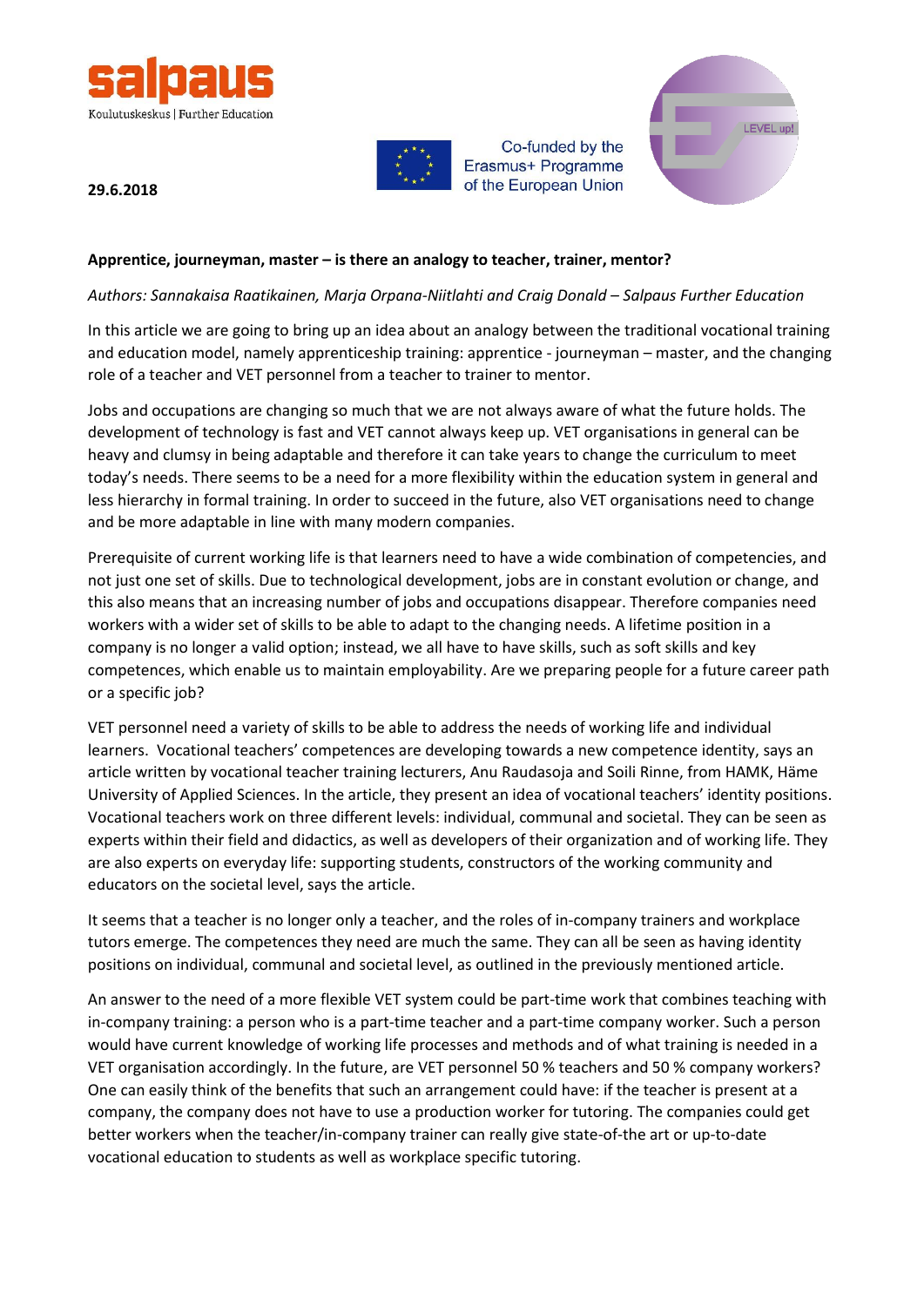



Co-funded by the Erasmus+ Programme of the European Union



One solution to a more flexible VET system would be to increase internal and external networking activities and teamwork. Teachers, trainers and mentors have to be in close cooperation with companies, public organisations, trainers in other companies and other VET providers forming an interlaced network like a spider's web. They cannot stay in their own cocoon, but have to have contacts and have to understand the societal level, have an overall view. Professional networks and learning communities are easier to create and maintain in the modern digital environment. Without networks it is stressful to survive, one needs a support group.

When thinking about history, the basic idea of training or transferring ideas to others has not changed. In the past, the logical progression was from apprentice to journeyman to master. The master had responsibility to train the next generation. Knowledge was passed down from one generation to another. In modern society we see a return to this idea. Mentors in companies fulfill the role of the master in the past. They have knowledge, they have skills and they have a responsibility to transfer this knowledge and train the next generation (the next apprentice). The apprentice starts by copying a set layout of basic skills. When you begin as a tutor, you also have the role of an apprentice as well. In this role, you can teach basic routine tasks, which have clear formulas or methodology. After a while, as the tutor's skill and knowledge grows, the way of training changes focus. Rather than concentrating on standard skills, you have the ability to teach processes and concepts and have a better understanding of how these connect together.

The final level of ability to train is mentor (master). In this level problem solving, interaction of different tasks is understood and can be trained to others. As a mentor, you have the awareness to apply the knowledge, which you have learned to different situations and processes, even those that you have not faced before. You also understand the whole process, the bigger picture, and have a deep knowledge of the field in which you work. At mentor level you have the ability and experience to transfer knowledge in the way that actually touches someone´s heart and be a companion in their learning journey.

In conlusion, the cycle is complete. The process of learning has not changed dramatically. A noticeable change has been in the viewpoint: the modern approach is learner-centred whereas earlier we looked at learning from the teaching point of view. During this project we have seen the need to focus on learning guidance in work-based training, management involvement in this process and the necessity of building and maintaining networks between all actors. This requires commitment and involvement from all stakeholders in this process to ensure high-quality work-based learning in the future.

**An apprentice = a traditional teacher**: learning and teaching by repetition (behaviorism) **A journeyman = a tutor**: more independent ability to apply knowledge, aiming to find new ideas and to search for new skills in other areas of life. (constructivism)

**A master = a mentor** knows the field of work really well, whether it is the teaching profession or industrial manufacturing. A mentor has excellent collaborative and networking skills, both inside and outside of their own organization. The mentor looks beyond their responsibilities, and keeps an eye on things that would need to be developed. Environmental and cultural sensitivity and awareness helps to transfer ideas. (collaborative and active learning)